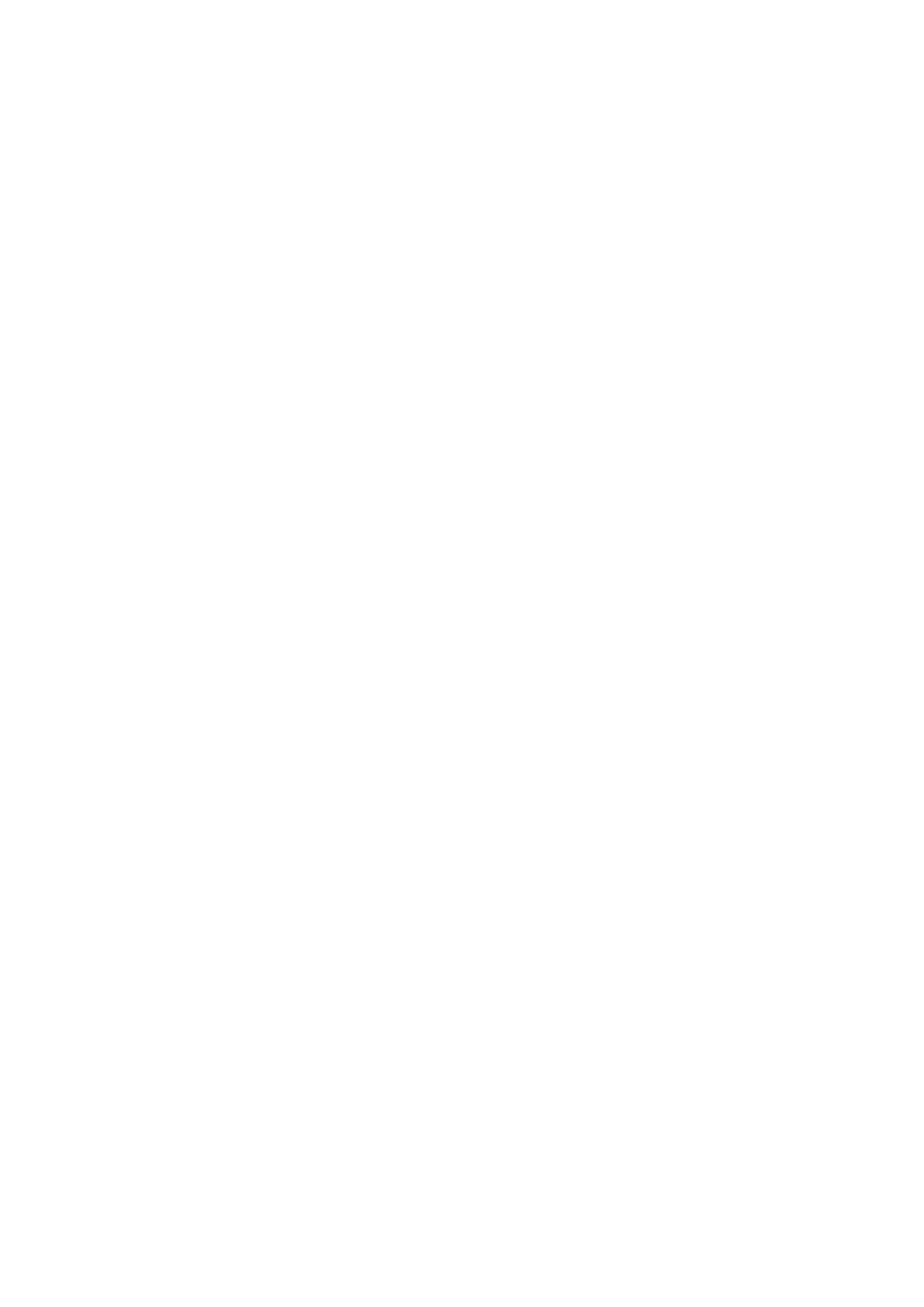## **Agenda**

Open to Public and Press

**Page**

## **1 Apologies for absence**

### **2 Minutes 9 - 38**

To approve as a correct record the Minutes of the meeting of the Council, held on 23 February 2022.

# **3 To elect and install the Mayor for the municipal year 2022/23**

## **4 Items of Urgent Business**

To receive additional items that the Mayor is of the opinion should be considered as a matter of urgency, in accordance with Section 100B (4) (b) of the Local Government Act 1972.

### **5 To elect and install the Deputy Mayor for the municipal year 2022/23**

## **6 Declaration of Interests**

To receive any declaration of interests from Members.

### **7 Announcements on behalf of the Mayor or the Leader of the Council**

| 8  | The Localism Act 2011 - Appointment of Independent Persons          | $39 - 42$ |
|----|---------------------------------------------------------------------|-----------|
| 9  | <b>Committees and their Terms of Reference</b>                      | $43 - 46$ |
| 10 | <b>Allocation of Committee Seats and Committee Appointments</b>     | 47 - 56   |
| 11 | <b>Appointments to Outside Bodies, Statutory and Other Panels</b>   | $57 - 60$ |
| 12 | <b>Schedule of Meetings 2022/23</b>                                 | $61 - 76$ |
| 13 | <b>Schedule of Elections and Order of Retirement of Councillors</b> | 77 - 82   |

**Queries regarding this Agenda or notification of apologies:**